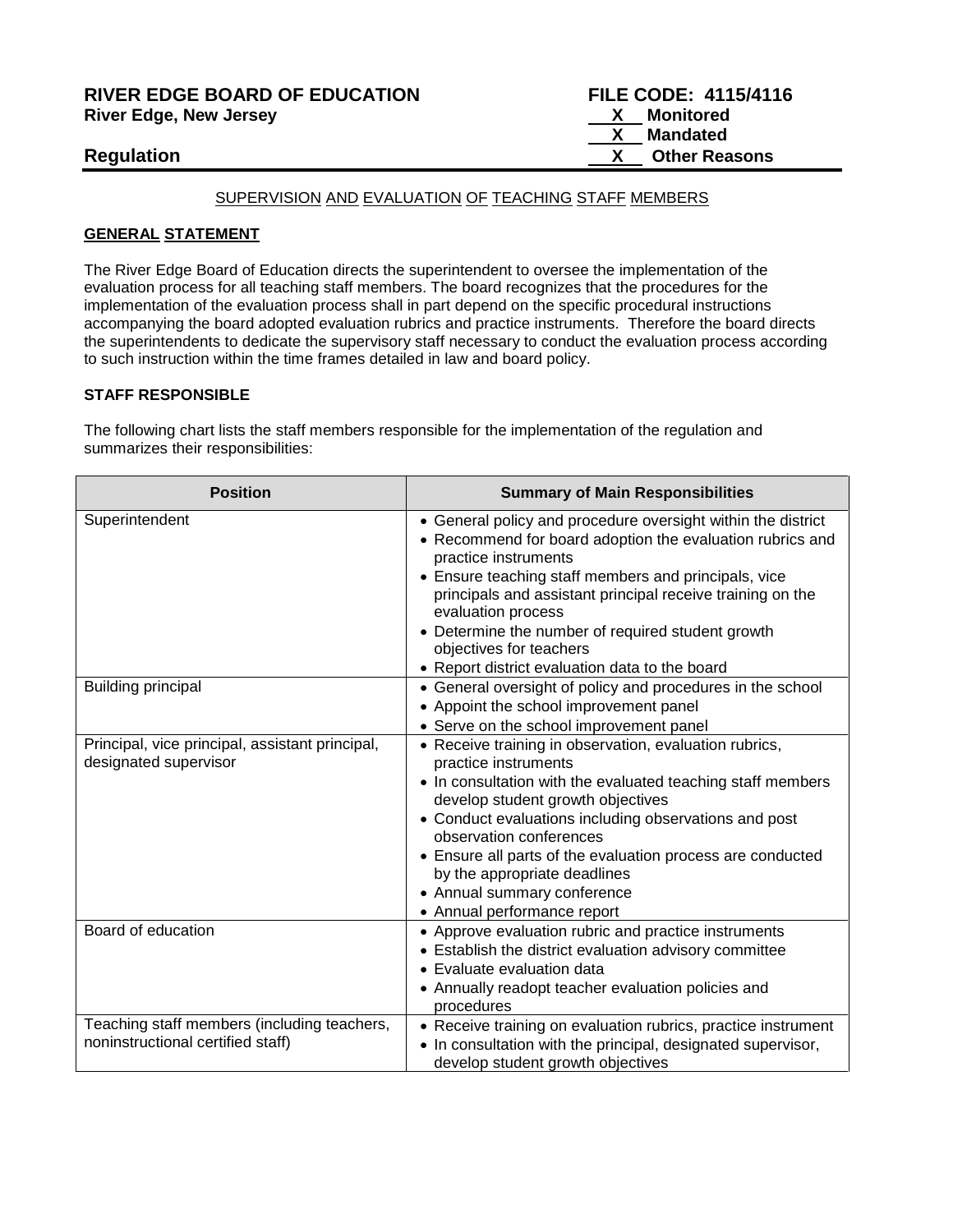### **PROCEDURES**

- A. The superintendent, and as appropriate in consultation with the district advisory committee and/or the school improvement panel(s), shall oversee the implementation all aspects of the district process for the evaluation of teaching staff members as detailed in board policy;
- B. The superintendent shall notify all teaching staff members annually of the adopted evaluation policies and procedures no later than October 1. If a staff member is hired after October 1, he/she shall be notified of the policies at the beginning of his or her employment.
- C. The superintendent or his or her designee shall notify all teaching staff members of amendments to the policy within 10 working days of adoption;
- D. The superintendent shall recommend annually to the board for adoption teacher and principal evaluation rubrics that meet the following minimum standards (N.J.S.A. 18A:6-123):
	- 1. Four defined annual ratings: ineffective, partially effective, effective, and highly effective;
	- 2. The evaluation rubric must be partially based on multiple objective measures of student learning that assess student growth from one year's measure to the next year's measure;
	- 3. The district may determine the methods for measuring student growth, in grades in which a state test is not required;
	- 4. Multiple measures of practice and student learning are used in conjunction with professional standards of practice using a comprehensive evaluation process in rating effectiveness with specific measures and implementation processes;
	- 5. Standardized assessments shall be used as a measure of student progress but shall not be the predominant factor in the overall evaluation of a teacher;
	- 6. The rubric is based on the professional standards for that employee;
	- 7. The performance measures used in the rubric are linked to student achievement;
	- 8. The employee receives multiple observations during the school year which shall be used in evaluating the employee;
	- 9. At each observation of a teacher, either the principal, his or her designee who is employed by the district in a supervisory role and capacity, and who possesses a school administrator certificate, principal certificate, or supervisor certificate, the vice-principal, or the assistant principal shall be present.
	- 10. The staff member who will be observing shall receive training on the use of the teaching practice instrument. This training shall be completed before the observer conducts his or her first observation for the purpose of evaluation;
	- 11. An opportunity for the employee to improve his effectiveness from evaluation feedback;
	- 12. Guidelines regarding training and the demonstration of competence on the evaluation system to support its implementation;
	- 13. A process for ongoing monitoring and calibration of the observers to ensure that the observation protocols are being implemented correctly and consistently;
	- 14. A performance framework, associated evaluation tools, and observation protocols, including training and observer calibration resources;
	- 15. A process for a school district to obtain the approval of the commissioner to utilize other evaluation tools; and
	- 16. A process for ensuring that the results of the evaluation help to inform instructional development.
- E. The superintendent shall ensure that all teaching staff members including teachers, noninstructional certified staff, principals, vice principals, assistant principals and supervisors receive the required training detailed in board policy 4116 Evaluation of Teaching Staff Members;
- F. The superintendent or his or her designee shall certify to the Department of Education that any observer who conducts an observation of a teaching staff member meets the statutory observation requirements (N.J.S.A. 18A:6-119, 18A:6-123.b(8), and 18A:27-3.1) and certify that the teacher member of the School Improvement Panel meets the requirements detailed in board policy 4116 Evaluation of Teaching Staff Members and according to law (N.J.A.C. 6A:10-3.2);
- G. The board shall annually adopt evaluation rubrics for all teaching staff members. The evaluation rubrics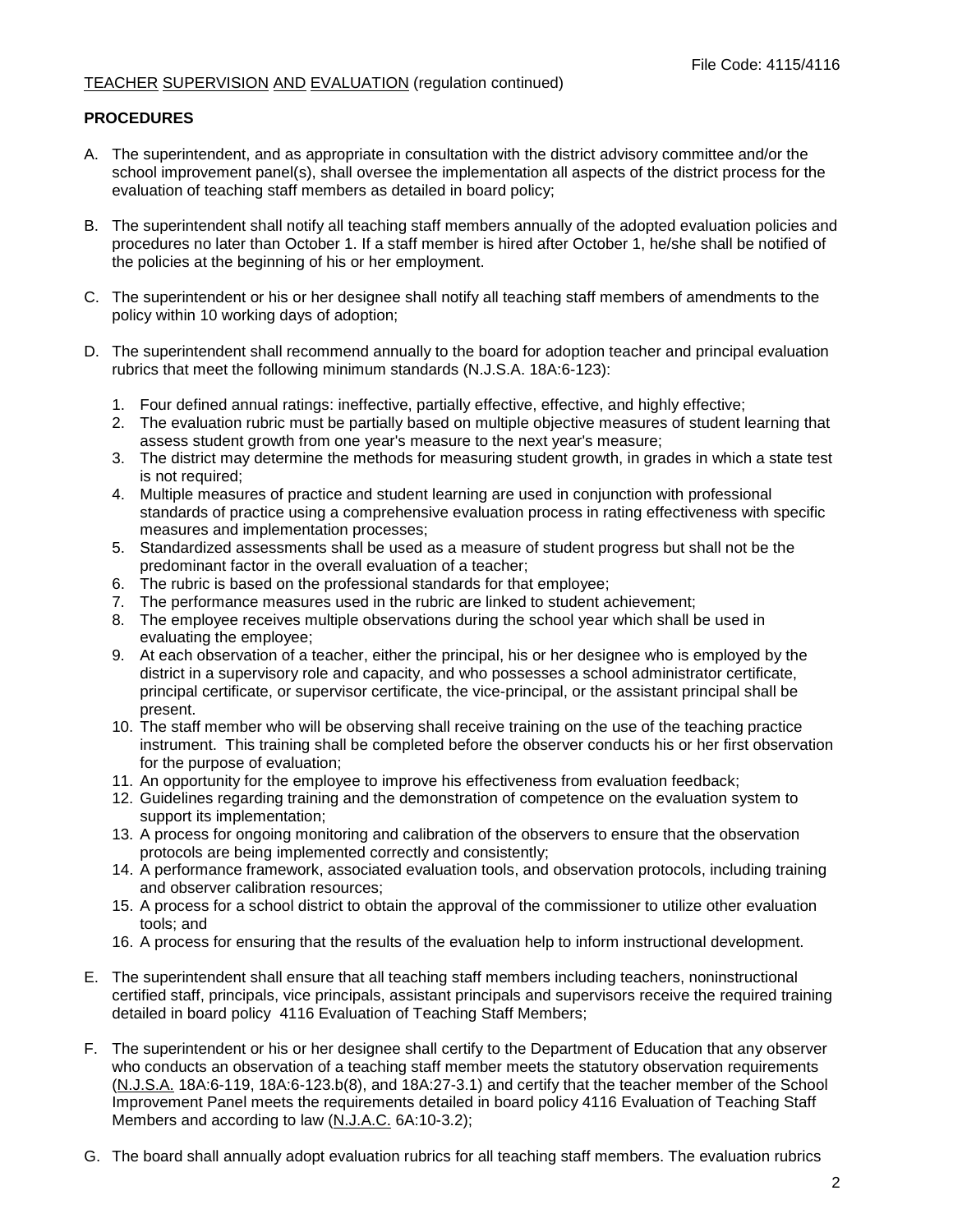shall have four defined annual ratings: ineffective, partially effective, effective, and highly effective. The evaluation rubrics for teachers, principals, vice principals, and assistant principals shall include all other relevant minimum standards set forth in N.J.S.A. 18A:6-123 and described above. Evaluation rubrics shall be submitted to the Commissioner by June 1 for approval by August 1 of each year.

#### Measurements of the Teacher Evaluation Rubric

The measurements of the teacher evaluation rubric shall be used to calculate a summative rating for all teaching staff members. The summative rating is the overall evaluation score derived from the evaluation scores of the following measures:

- A. Measures of student achievement:
	- 1. Median student growth percentile for teachers who:
		- a. Teach at least one course or group within a course that falls within a standardized-tested grade or subject;
		- b. Teach the course or group within the course for at least 60 percent of the time from the beginning of the course to the day of the standardized assessment; and Have at least 20 individual student growth percentile scores attributed to his or her name during the academic year of the evaluation. If a teacher does not have at least 20 individual student growth percentile scores in a given academic year, the student growth percentile scores attributed to a teacher during the two academic years prior to the evaluation year may be used in addition to the student growth percentile scores attributed to the teacher during the academic year of the evaluation.
	- 2. Student growth objectives (SGO) for all teachers developed in consultation with their designated supervisor or the principal's designee.
- B. Measures of teacher practice component rating which shall be based on the measurement of the teacher's performance according to the district's Commissioner-approved teacher practice instrument. Observations pursuant to N.J.A.C. 6A:10-4.4 shall be used as one form of evidence for the measurement;
- C. Teacher observation.

### Student Growth Percentile

- A. Median student growth percentile shall be included in the annual summative rating for teachers who:
	- 1. Teach at least one course or group within a course that falls within a standardized-tested grade or subject;
	- 2. Teach the course or group within the course for at least 60 percent of the time from the beginning of the course to the day of the standardized assessment; and
	- 3. Have at least 20 individual student growth percentile scores attributed to his or her name during the school year of the evaluation. If a teacher does not have at least 20 individual student growth percentile scores in a given school year, the student growth percentile scores attributed to a teacher during the two school years prior to the evaluation year may be used in addition to the student growth percentile scores attributed to the teacher during the school year of the evaluation.
- B. The New Jersey Department of Education shall calculate the median student growth percentile for teachers using students assigned to the teacher by the school district. For teachers who have a student growth percentile score:
	- 1. The board shall submit to the Department final ratings for all components, other than the student growth percentile, for the annual summative rating; and
	- 2. The Department then shall report to the board the annual summative rating, including the median student growth percentile for each teacher who receives a median student growth percentile.

### **Student Growth Objectives**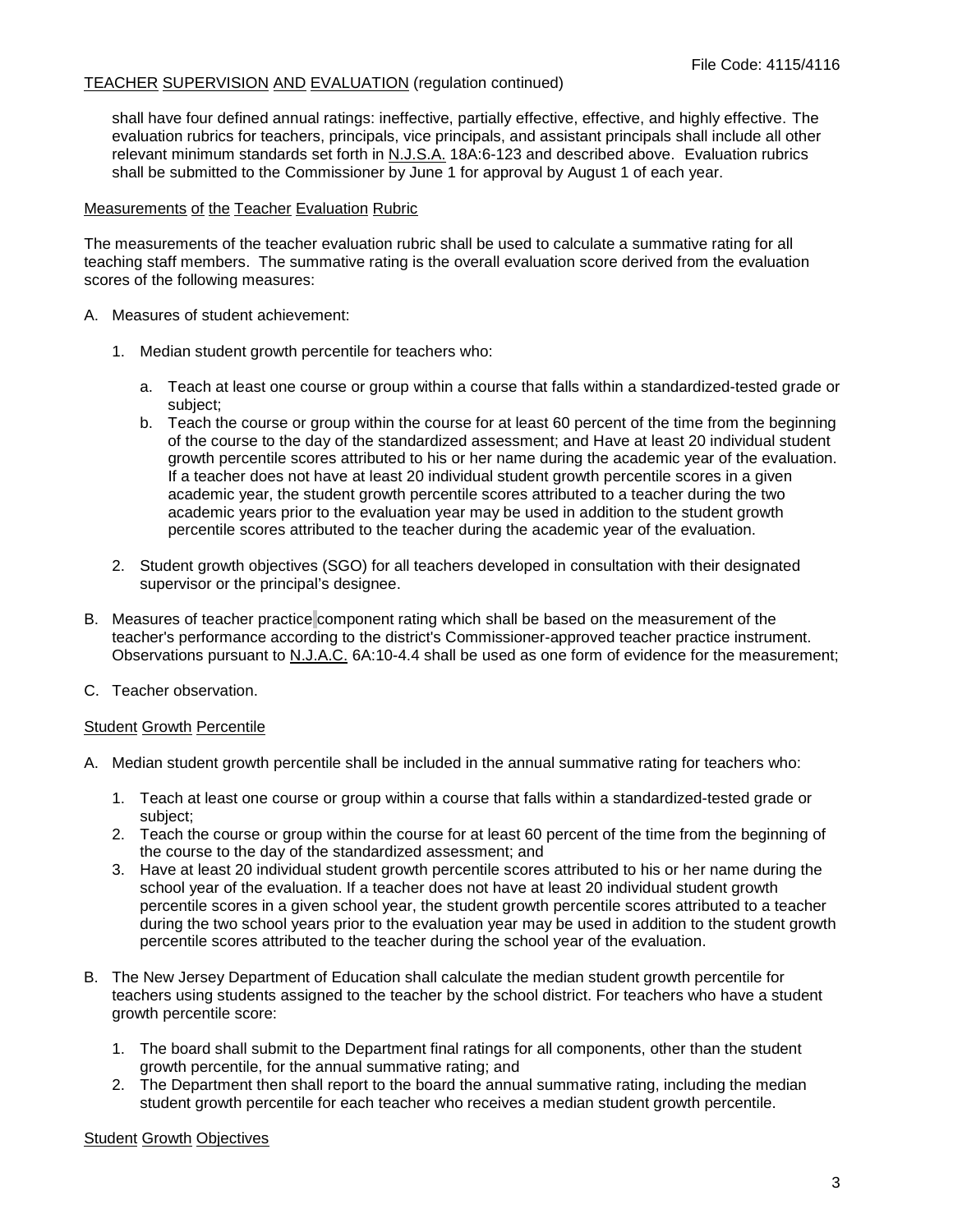Student growth objectives for teachers are academic goals that teachers and designated supervisors set for groups of students. Student growth objectives and the criteria for assessing teacher performance based on the objectives shall be determined, recorded, and retained by the teacher and his or her supervisor by October 31 of each school year, or within 25 working days of the teacher's start date if the teacher begins work after October 1. Student growth objectives for teachers shall be developed and measured according to the following procedures:

- A. The superintendent shall determine the number of required student growth objectives for teachers, including teachers with a student growth percentile. A teacher with a student growth percentile shall have at least one and not more than four student growth objectives. A teacher without a student growth percentile shall have at least two and a maximum of four student growth objectives. The minimum and maximum number of required student growth objectives within this range shall be posted on the New Jersey Department of Education website by August 31, prior to the school year;
- B. A teacher with a student growth percentile shall not use the standardized assessment used in determining the student growth percentile to measure progress toward a student growth objective;
- C. Each teacher shall develop, in consultation with his or her supervisor or a principal's designee, each student growth objective. If the teacher does not agree with the student growth objectives, the principal shall make the final determination;
- D. Student growth objectives and the criteria for assessing teacher performance based on the objectives shall be determined, recorded, and retained by the teacher and his or her supervisor by October 31 of each academic year, or within 20 work days of the teacher's start date if the teacher begins work after October 1;
- E. Adjustments to student growth objectives may be made by the teacher in consultation with his or her supervisor only when approved by the superintendent or designee. Adjustments shall be recorded in the teacher's personnel file on or before February 15.
- F. If the SGO covers only the second semester of the school year, or if a teacher begins work after October 1, adjustments shall be recorded before the mid-point of the second semester.
- G. The teacher's designated supervisor shall calculate each teacher's student growth objective score. The teacher's student growth objective score, if available, shall be discussed at the teacher's annual summary conference and recorded in the teacher's personnel file.

### Observation and Post Observation Conference

The observation and post observation conferences shall be conducted according the procedures detailed in board policy 4116 Evaluation of Teaching Staff Members.

#### Corrective Action

A corrective action plan shall be developed for any teaching staff member who is rated ineffective or partially ineffective by the evaluation rubrics. The corrective action plan shall be developed according to the procedures detailed in board policy 4116 Evaluation of Teaching Staff Members.

#### Staff Development

The observation and post observation conferences shall be conducted according the procedures detailed in board policy 4116 Evaluation of Teaching Staff Members and 4131/4141.1 Staff Development.

# **REGULATION HISTORY**

NJSBA Review/Update: August 2017, February 2018 Effective Date:

#### **CROSS REFERENCES**